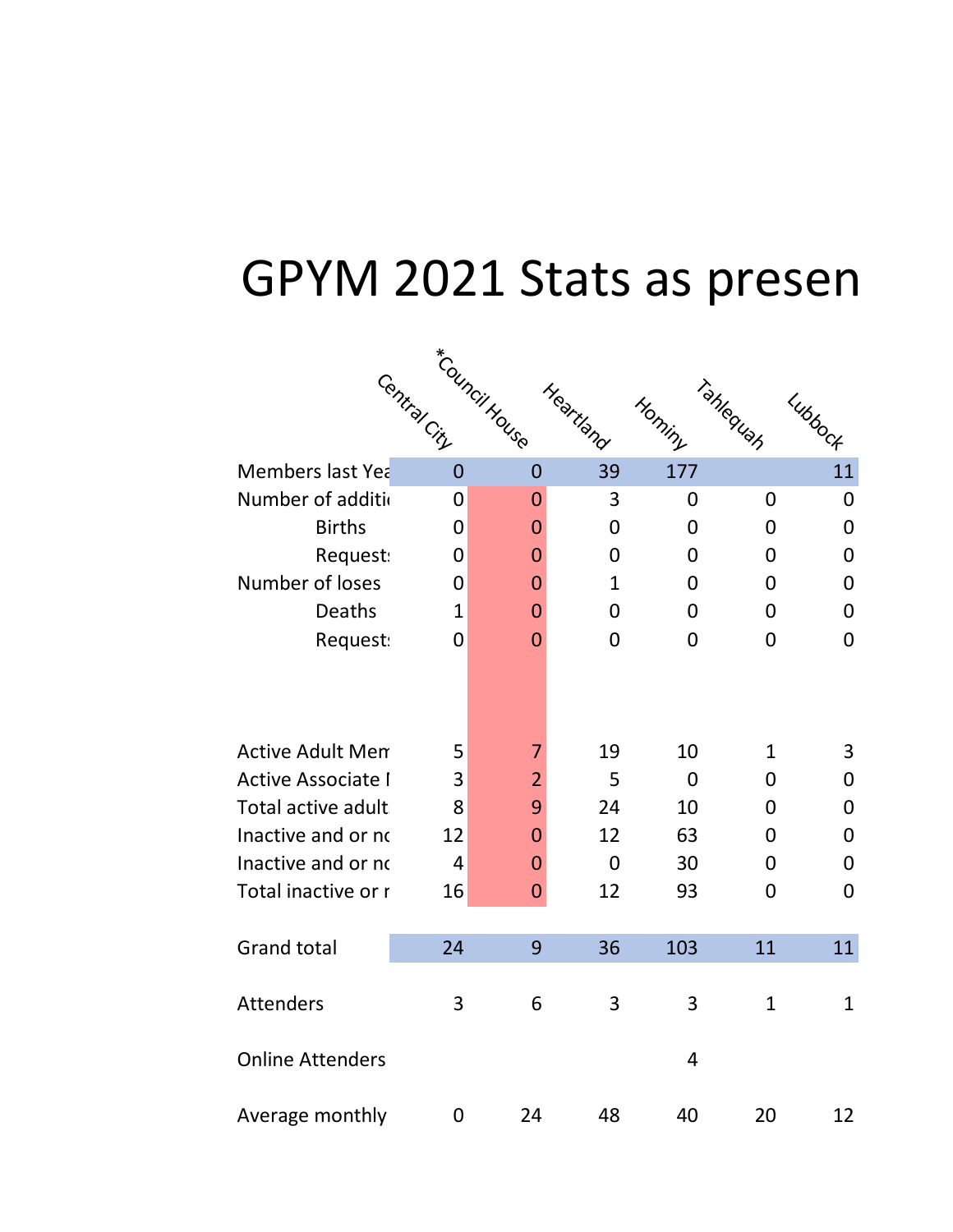| Date Monthly Me 3rd First Day |      |  | 2nd First 1st First 1st First As need                              |             |  |
|-------------------------------|------|--|--------------------------------------------------------------------|-------------|--|
|                               |      |  | Presiding Clerk Lynn Zel None Angela Y Carole R Carole R Sara Scri |             |  |
| <b>Recorded Ministers</b>     | None |  | Dorlan B David E. None                                             | <b>None</b> |  |

|                             | <b>Copies of Minutes</b> |  |
|-----------------------------|--------------------------|--|
| Central Cit Lynn Zelesl     | 8                        |  |
| Council Ho Frankie Sue      | O                        |  |
| Hominy re David Nagl        | 24                       |  |
| Heartland Angela You        | 6                        |  |
| Topeka rer David Ozaki      | $\mathcal{P}$            |  |
| <b>University Greg Newk</b> | 15                       |  |
| Lubbock re Sara Scribn      | $\mathcal{P}$            |  |
|                             |                          |  |
| Total minutes required      | 57                       |  |

\*Council House Friends Meeting was laid down in Summer of 2019. Council House Priends Meeting was laid down in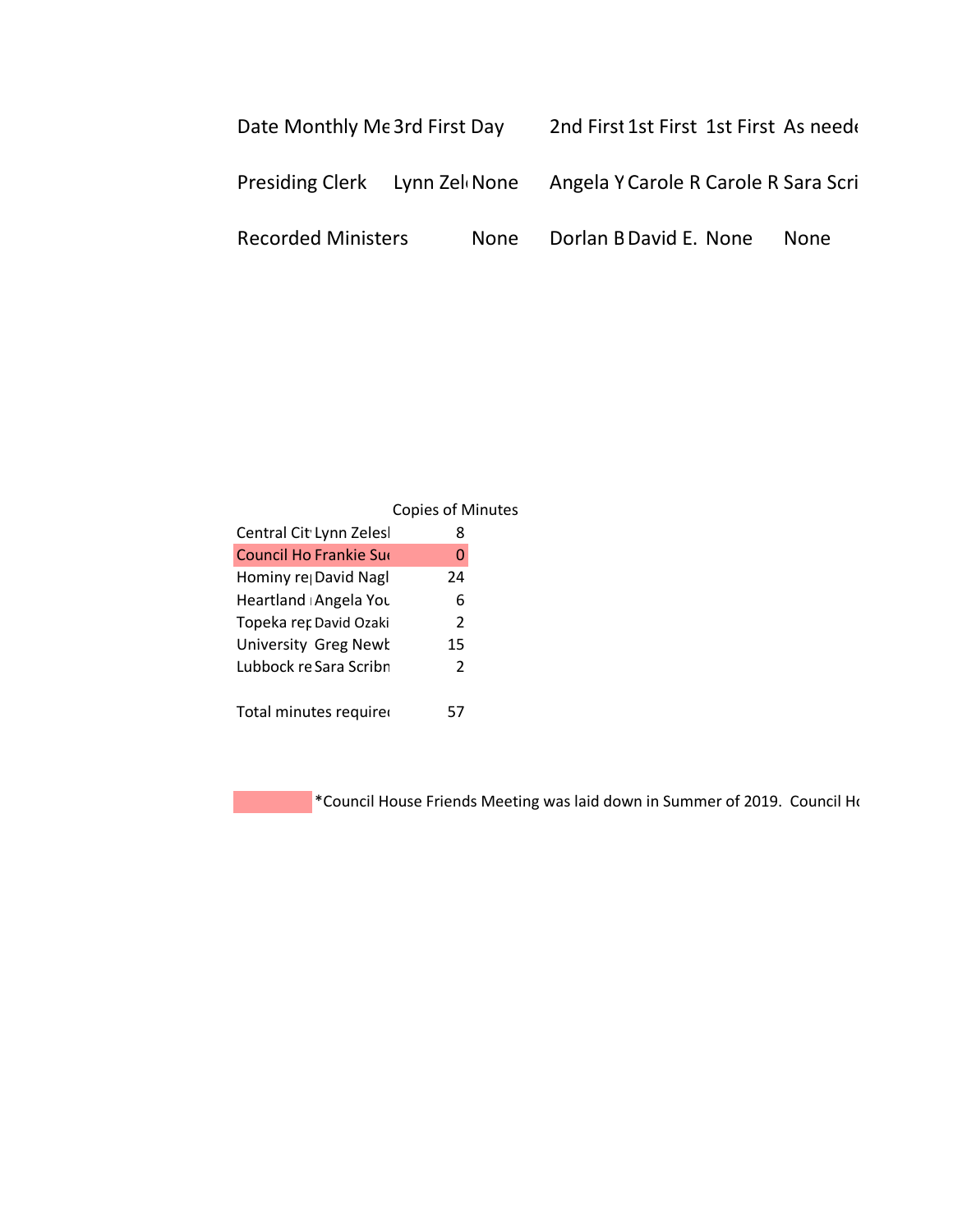| Topeka         | University     | TOLD           |
|----------------|----------------|----------------|
| 11             | 253            | 480            |
| 0              | 0              | 3              |
| $\overline{0}$ | $\overline{0}$ | $\overline{0}$ |
| $\overline{0}$ | $\overline{0}$ | $\overline{0}$ |
| $\overline{0}$ | 0              | $\overline{1}$ |
| 0              | 6              | 7              |
| $\overline{0}$ | $\overline{0}$ | $\overline{0}$ |
|                |                |                |
| 11             | 100            | 156            |
| 0              | 11             | 21             |
| 11             | 111            | 173            |
| $\overline{0}$ | 107            | 194            |
| $\overline{0}$ | 15             | 49             |
| $\overline{0}$ | 122            | 243            |
| 11             | 233            | 416            |
| 4              | 86             |                |
|                | 15             |                |
| 28             | 163            | 41.875         |